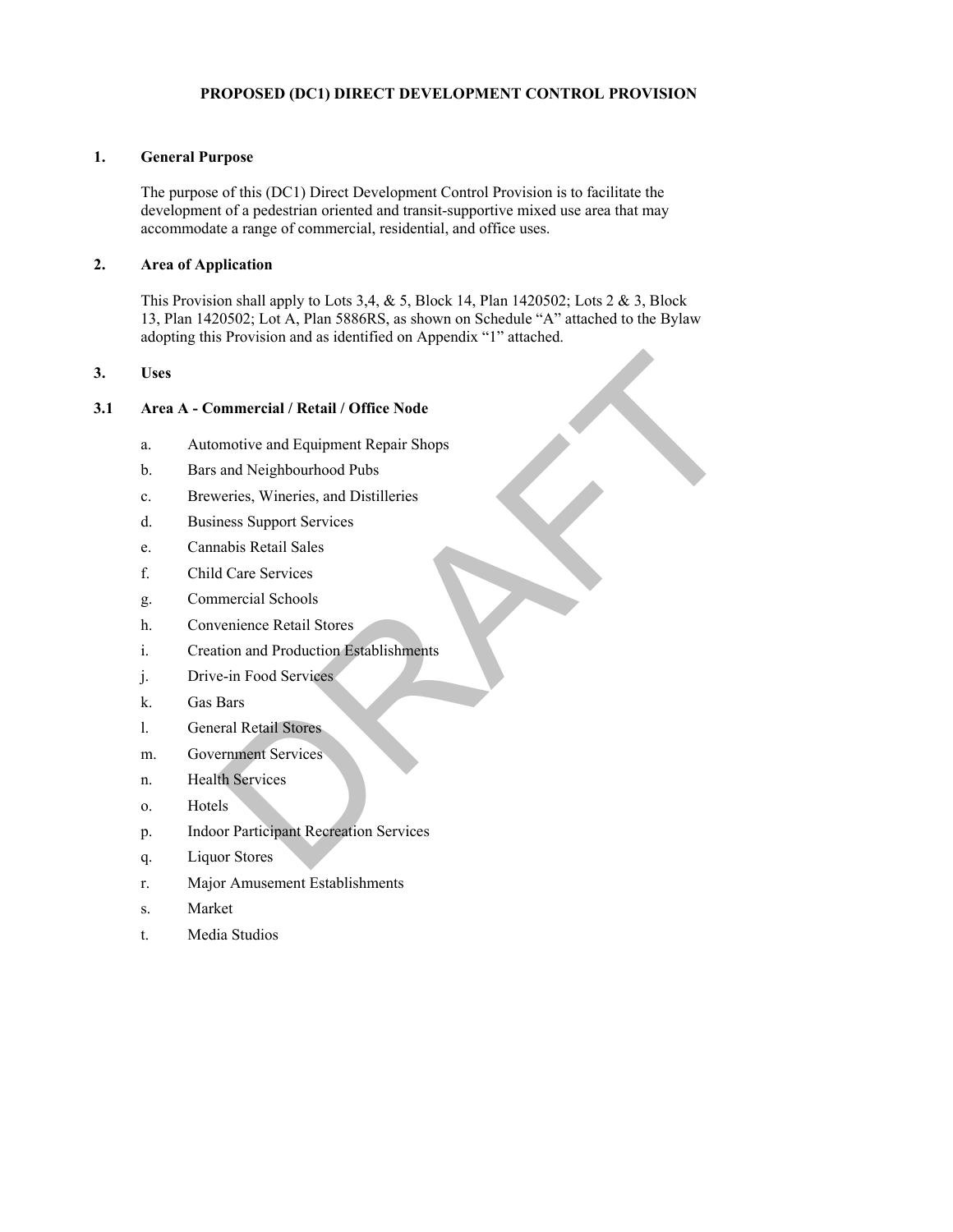- u. Minor Amusement Establishments
- v. Minor Service Stations
- w. Personal Service Shops
- x. Private Clubs
- y. Private Education Services
- z. Professional, Financial and Office Support Services
- aa. Public Libraries and Cultural Exhibits
- bb. Rapid Drive-through Vehicle Services
- cc. Recycling Depots
- dd. Residential Sales Centre
- ee. Restaurants
- ff. Special Event
- gg. Specialty Food Services
- hh. Spectator Entertainment Establishments
- ii. Urban Gardens
- jj. Veterinary Services
- kk. Fascia On-premises Signs
- ll. Freestanding On-premises Signs
- mm. Major Digital Signs
- nn. Minor Digital Off-premises Signs
- oo. Minor Digital On-premises Signs
- pp. Minor Digital On-premises Off-premises Signs aurants<br>
ial Event<br>
ialty Food Services<br>
tator Entertainment Establishments<br>
rimary Services<br>
in On-premises Signs<br>
standing On-premises Signs<br>
provided Signs<br>
Draptical Off-premises Signs<br>
propries Signs<br>
propries Signs<br>
- qq. Projecting On-premises Signs
- rr. Roof On-premises Signs
- ss. Temporary On-premises Signs
- **3.2 Area B Pedestrian Friendly Commercial Node** 
	- a. Bars and Neighbourhood Pubs
	- b. Breweries, Wineries, and Distilleries
	- c. Business Support Services
	- d. Cannabis Retail Sales
	- e. Child Care Services
	- f. Commercial Schools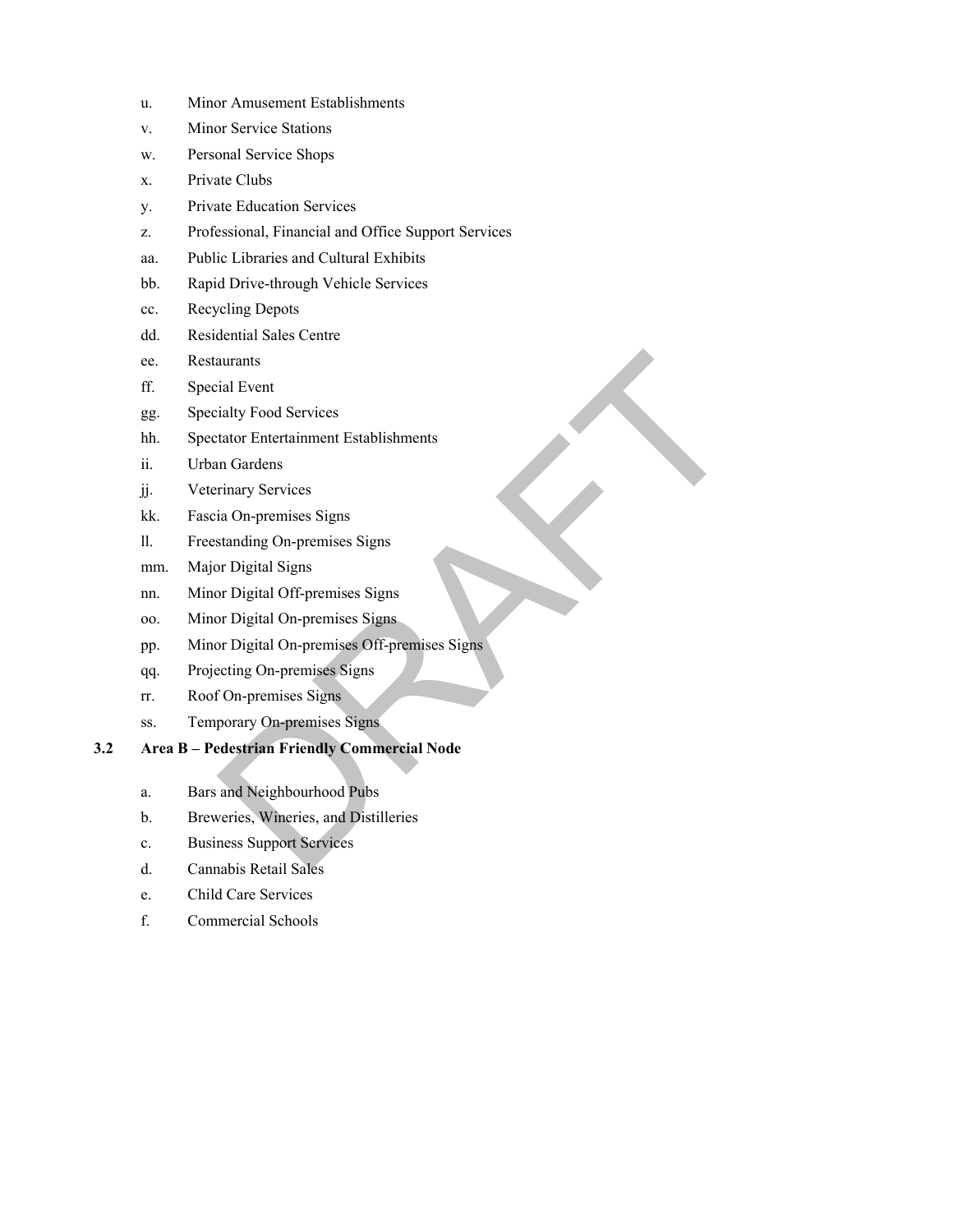- g. Convenience Retail Stores
- h. Drive-in Food Services
- i. General Retail Stores
- j. Government Services
- k. Health Services
- l. Hotels
- m. Indoor Participant Recreation Services
- n. Liquor Stores
- o. Market
- p. Minor Amusement Establishments
- q. Personal Service Shops
- r. Professional, Financial and Office Support Services onal Service Shops<br>
essional, Financial and Office Support Services<br>
ic Libraries and Cultural Exhibits<br>
dential Sales Centre<br>
ial Devri<br>
ial Lyert<br>
ial Lyert<br>
ial Ny Food Services<br>
in Gradens<br>
Finary Services<br>
is On-premi
- s. Public Libraries and Cultural Exhibits
- t. Residential Sales Centre
- u. Restaurants
- v. Special Event
- w. Specialty Food Services
- x. Urban Gardens
- y. Veterinary Services
- z. Fascia On-premises Signs
- aa. Freestanding On-premises Signs
- bb. Major Digital Signs
- cc. Minor Digital Off-premises Signs
- dd. Minor Digital On-premises Signs
- ee. Minor Digital On-premises Off-premises Signs
- ff. Projecting On-premises Signs
- gg. Temporary On-premises Signs

# **3.3 Area C – Residential Mixed Use Node**

#### **Commercial and Commercial-related Uses**

- a. Child Care Services
- b. Convenience Retail Stores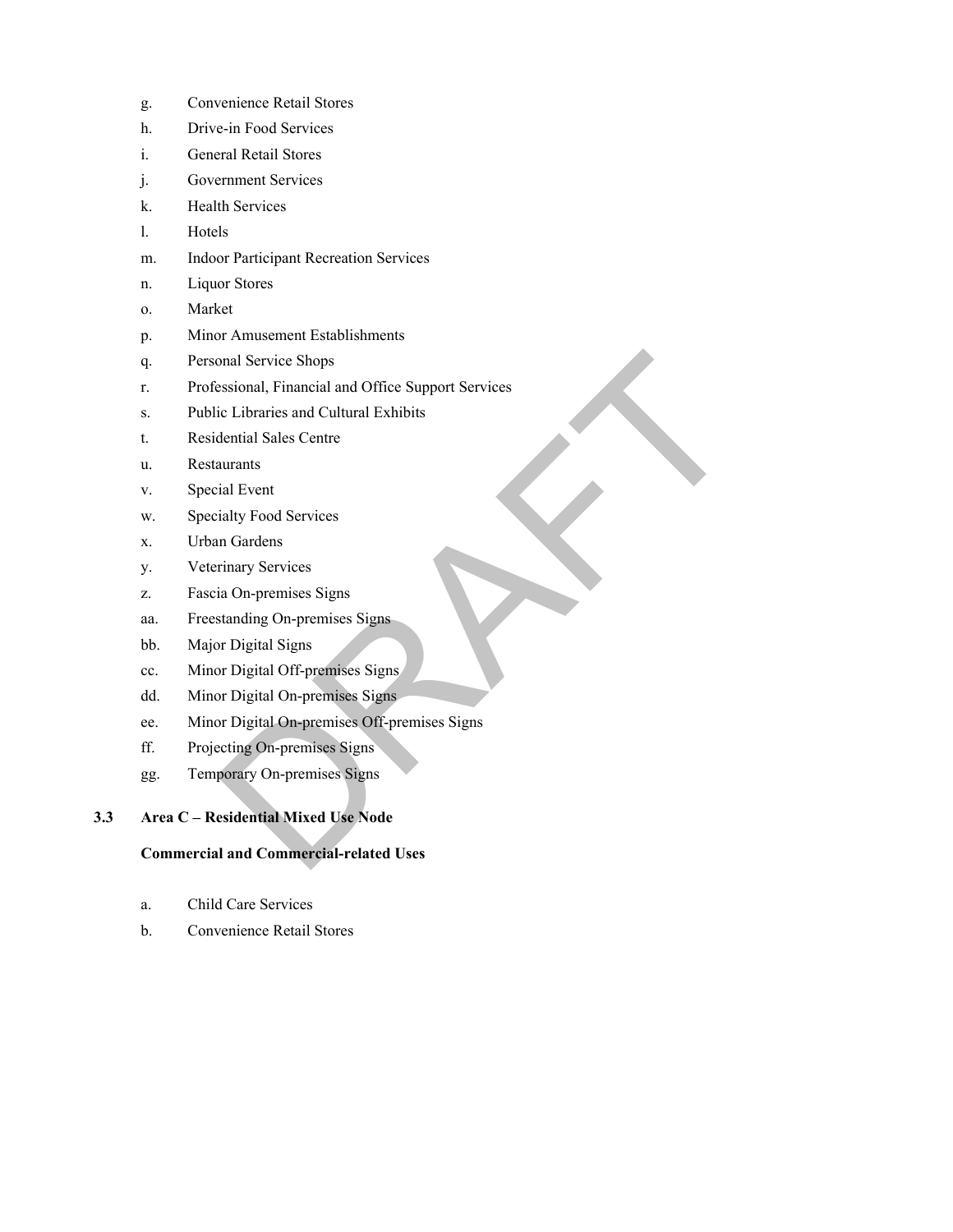|                                           | c.                                                  | <b>General Retail Stores</b>                        |                                                    |
|-------------------------------------------|-----------------------------------------------------|-----------------------------------------------------|----------------------------------------------------|
|                                           | d.                                                  | <b>Health Services</b>                              |                                                    |
|                                           | e.                                                  | Personal Service Shops                              |                                                    |
|                                           | f.                                                  | Professional, Financial and Office Support Services |                                                    |
|                                           | g.                                                  | <b>Residential Sales Centre</b>                     |                                                    |
|                                           | h.                                                  | Restaurants                                         |                                                    |
|                                           | i.                                                  | Specialty Food Services                             |                                                    |
|                                           | j.                                                  | Urban Gardens                                       |                                                    |
|                                           | k.                                                  | Fascia On-premises Signs                            |                                                    |
|                                           | 1.                                                  | Freestanding On-premises Signs                      |                                                    |
|                                           | m.                                                  | Projection On-premises Signs                        |                                                    |
|                                           | n.                                                  | Temporary On-premises Signs                         |                                                    |
|                                           | <b>Residential and Residential-related Uses</b>     |                                                     |                                                    |
|                                           | a.                                                  | Live Work Unit                                      | <b>Deleted:</b> <#>Apartment Housing¶              |
|                                           | b.                                                  | Minor Home Based Business                           |                                                    |
|                                           | c.                                                  | <b>Multi-Unit Housing</b>                           |                                                    |
|                                           |                                                     |                                                     | <b>Deleted:</b> Row Housing<br>Stacked Row Housing |
| 3.4                                       | <b>Area D - Medium Density Residential Node</b>     |                                                     |                                                    |
|                                           | a.                                                  | Live Work Unit                                      | <b>Deleted:</b> <#>Apartment Housing¶              |
|                                           | b.                                                  | Minor Home Based Business                           |                                                    |
|                                           | c.                                                  | <b>Multi-Unit Housing</b>                           |                                                    |
|                                           |                                                     |                                                     | <b>Deleted:</b> Row Housing<br>Stacked Row Housing |
| 3.5 Area E - Mid-Rise Medium Density Node |                                                     |                                                     |                                                    |
|                                           | a.                                                  | <b>Multi-Unit Housing</b>                           | <b>Deleted:</b> <#>Apartment Housing¶              |
|                                           |                                                     |                                                     | <b>Deleted:</b> Row Housing                        |
| 4.                                        |                                                     | <b>Development Objectives and Regulations</b>       | Stacked Row Housing                                |
| 4.1                                       | <b>Site Planning and Building Design Objectives</b> |                                                     |                                                    |
|                                           |                                                     |                                                     |                                                    |
|                                           | a.                                                  | On-site development shall:                          |                                                    |

- a. On-site development shall:
	- i. function as a walkable commercial centre with a pedestrian-friendly commercial node, accessible to users;
	- ii. relate to adjacent built forms, roadways, uses, functions and activities, with particular attention to adjacent public transit facilities;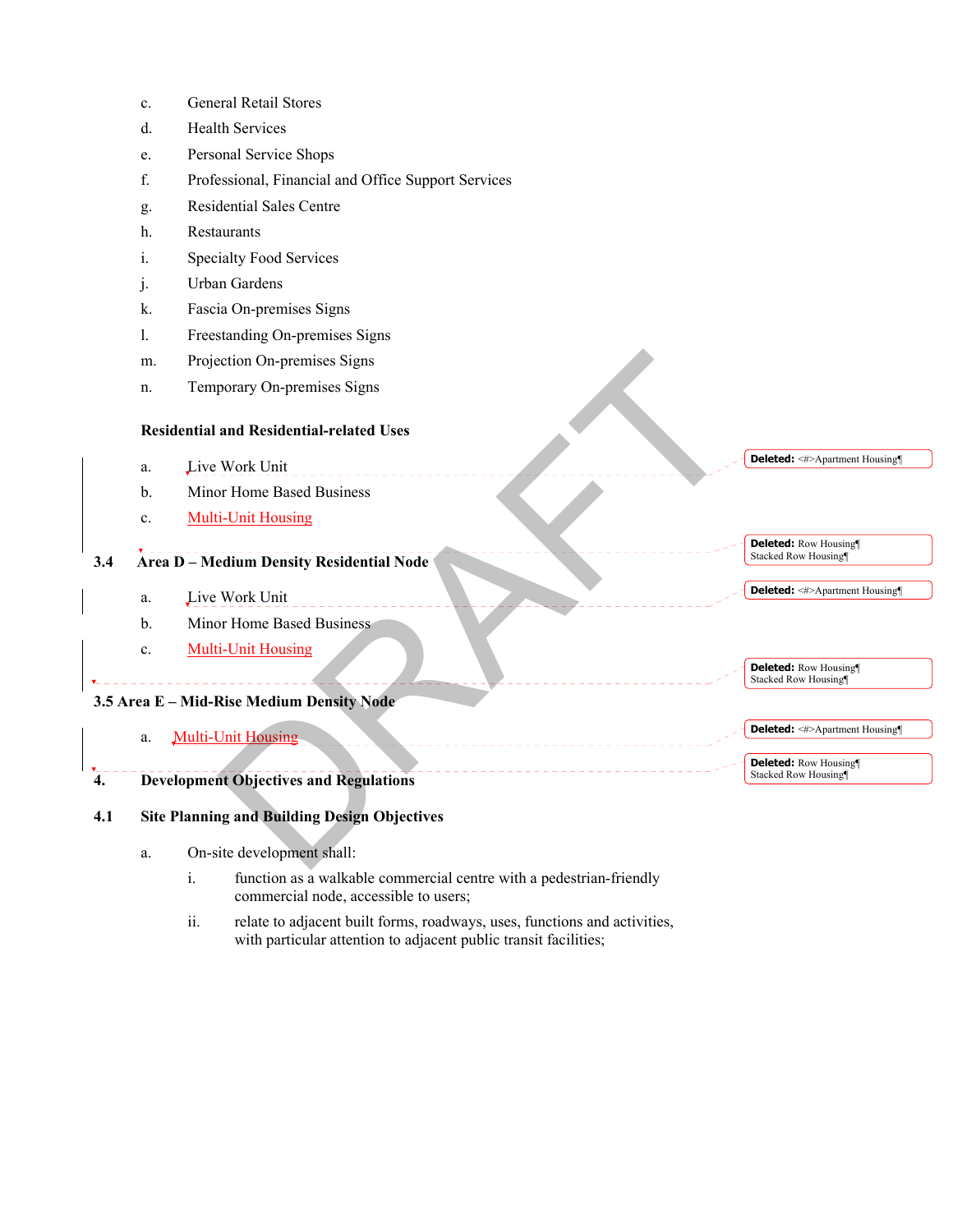- iii. include outdoor nodes of character such as wayfinding signage, art work, bike racks, play areas seating, landscaped, and hard surfaced areas; and
- iv. be phased to accommodate opportunities for future intensification as market conditions change.

#### **4.2 General Development Regulations**

- a. Development shall be in general accordance with the objectives and the attached appendices.
- b. At the Development Permit stage a generalized concept plan shall be submitted for all new building development or substantial redevelopment to illustrate how the proposed development will integrate with existing and future surrounding and on-site development. The concept plans shall show the location of existing and future buildings, parking areas, vehicular and pedestrian routes and amenity areas.
- c. A CPTED Assessment shall be completed to guide the design of public and private spaces and facilities, focusing on natural surveillance and access control.
- d. At the Development Permit stage a Universal Design Assessment shall be completed to ensure all public and private spaces and facilities are accessible to people of all ages and abilities.

## **4.3 Specific Development Regulations for Area A - Commercial / Retail / Office Node**

- a. The maximum Floor Area Ratio shall be 0.3.
- b. Notwithstanding section  $4.3(a)$ , the maximum Floor Area Ratio may be increased to 1.0 with the submission of a Transportation Impact Assessment (TIA) to the satisfaction of the Development Officer, in consultation with Subdivision Planning and Coordination.
- c. The maximum Height shall be 20.0 m.
- d. The following regulations shall apply to Automotive and Equipment Repair Shops developments:
	- i. Service Bays for Automotive and Equipment Repair Shops shall not front onto Tamarack Way as identified in Appendix I.
- ii. All activities and mechanical equipment associated with Automotive and Equipment Repair Shops shall be located within an enclosed building designed to service vehicles with a maximum weight of 3,500 kg (7,716 lbs.). e buildings, parking areas, vehicular and pedestrian routes and amendiv areas.<br>
TED Assessment shall be completed to guide the design of public and<br>
the spaces and facilities, focusing on natural surveillance and access co
	- iii. Automotive and Equipment Repair Shops shall be designed as integral components of buildings accommodating other uses, rather than as standalone structures.
- e. The following regulations shall apply to Gas Bar developments:

#### **Deleted:**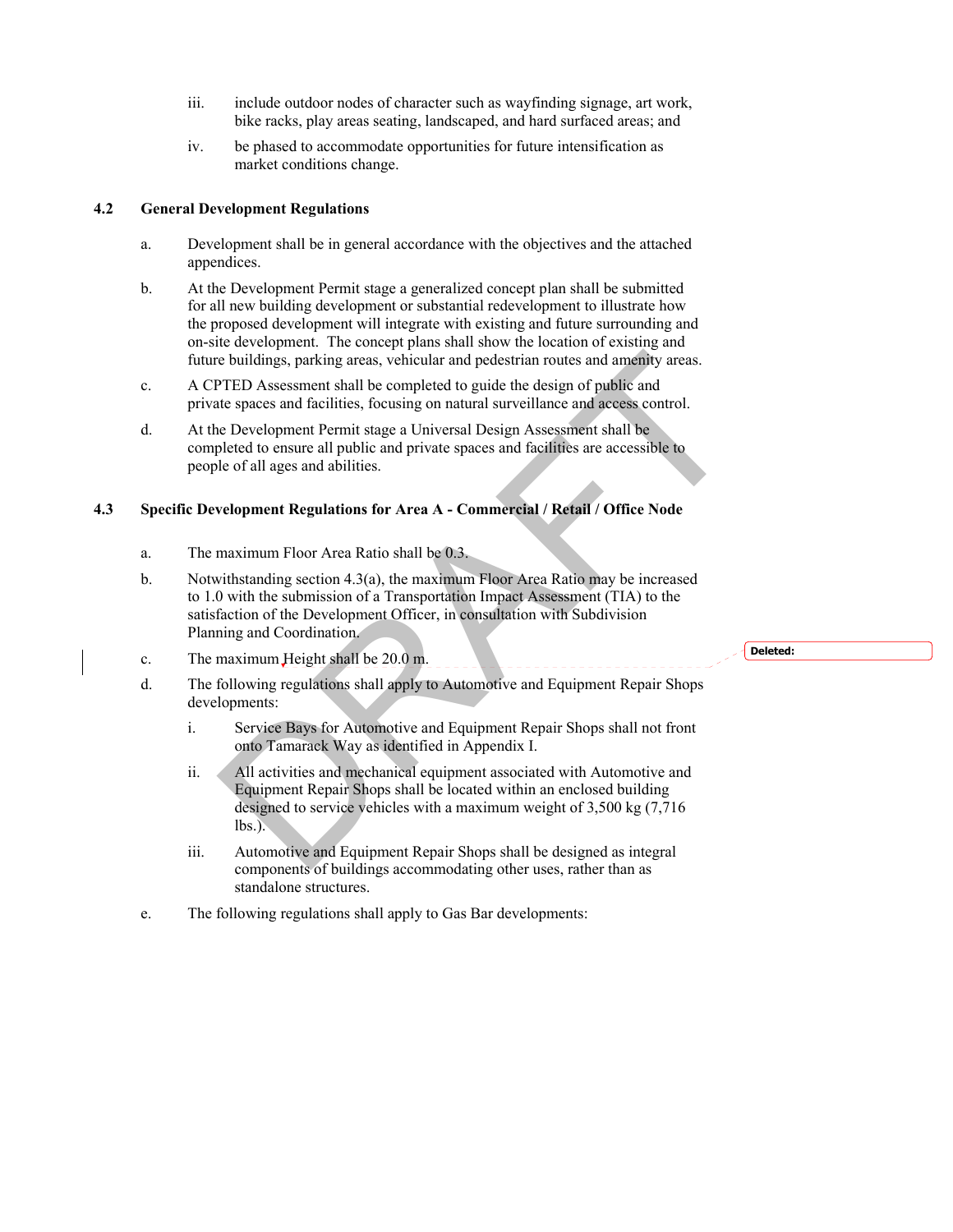- i. Where Gas Bars are located adjacent to Tamarack Way, decorative landscaping shall be utilized to screen the development from the pedestrian environment.
- f. Signs shall comply with the regulations in Schedule 59 D, as amended.

#### **4.4 Specific Development Regulations for Area B Pedestrian-Oriented Commercial Node**

- a. Buildings shall be clustered to create a defined edge along Maple Road as to minimize the open spaces between buildings.
- b. The maximum Floor Area Ratio shall be 0.3.
- c. Notwithstanding section 4.4(b), the maximum Floor Area Ratio may be increased to 1.0 with the submission of a Transportation Impact Assessment (TIA) to the satisfaction of the Development Officer, in consultation with Subdivision Planning and Coordination. 0 with the submission of a Transportation Impact Assessment (TIA) to the<br>flacton of the Development Officer, in consultation with Subdivision<br>migrand Coordination.<br>maximum Floor Area of any individual business premises adj
- d. The maximum Floor Area of any individual business premises adjacent to Tamarack Way shall not exceed 500m2.
- e. The maximum Floor Area for Liquor Stores shall not exceed 275m2.
- f. The maximum Height shall not exceed 14.0 m.
- g. Notwithstanding section 4.4(e), the maximum Height for Hotels shall not exceed 18.0m.
- h. Bars and Neighborhood Pubs shall be limited to a maximum of 100 occupants and 120 m2 of Public Space.
- i. Restaurants shall be limited to a maximum of 200 occupants and 275 m2 of Public Space.
- j. Specialty Food Services shall be limited to a maximum of 200 occupants and 275 m2 of Public Space.
- k. Notwithstanding Section 70(1), Cannabis Retail Sales shall be permitted in Area B, provided that:
	- i. The Cannabis Retail Sales are located on separate Sites, and
	- ii. At least one Cannabis Retail Sales is located on a Site greater than 3.0 ha in size.
- l. Buildings shall be designed and oriented to incorporate active frontage along Tamarack Way, in the following manner:
	- i. buildings shall be built to the front property lines. The Development Officer may allow building Setbacks up to 4.5 m to accommodate Landscaping that contributes to the pedestrian-oriented shopping character of the area.
	- ii. a minimum of 50% of the ground floor fronting Tamarack Way, shown in Appendix I, shall have exterior glazing between 0.6 m and 2.5 m in height;

**Formatted**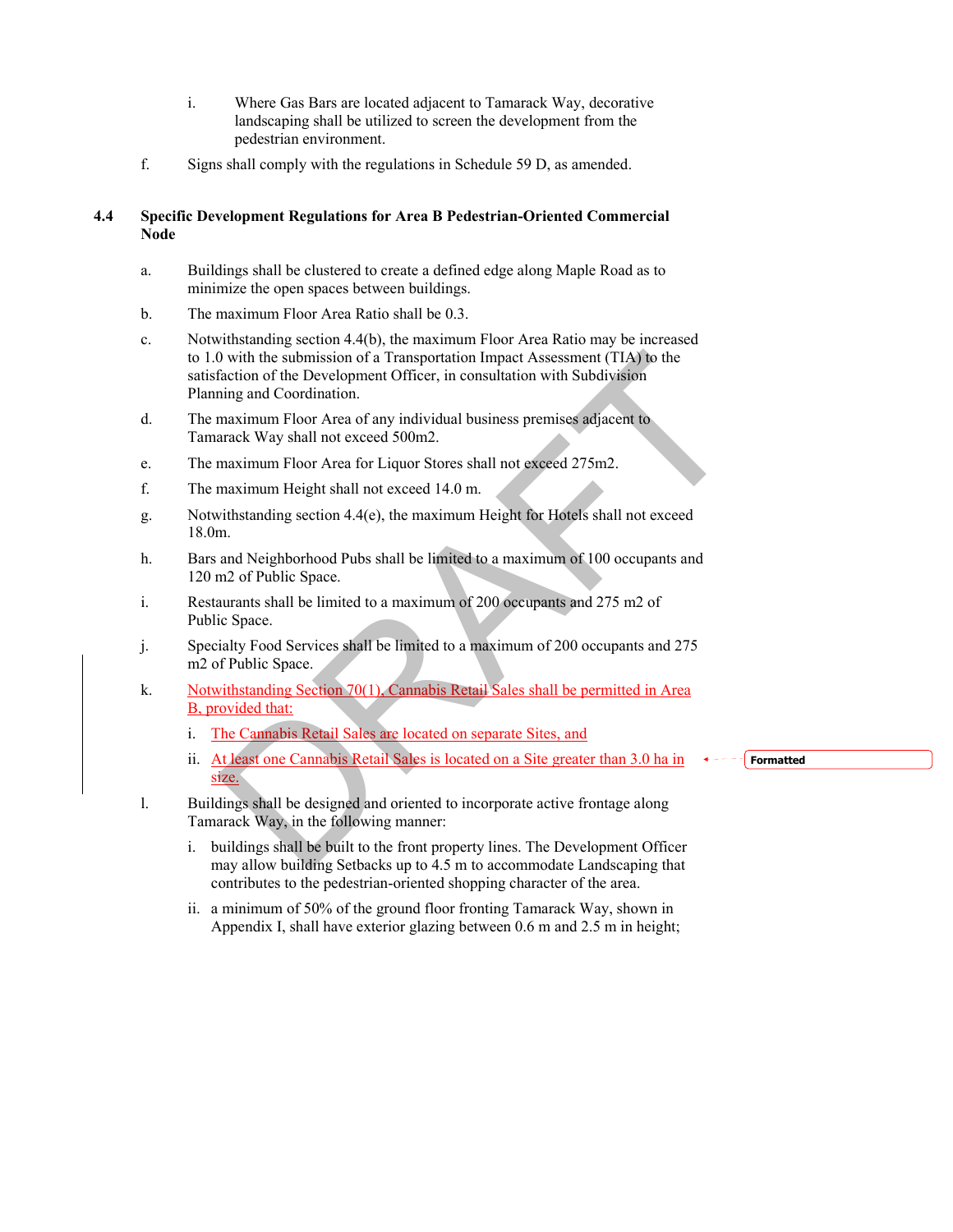- iii. horizontal breaks of uninterrupted Façade shall not exceed 12.0 m in length;
- iv. on Corner Lots the Façade treatment shall wrap around the side of the building to provide a consistent profile facing both roadways. This includes private and public roadways.
- v. vehicle parking shall be located at the side or rear of the building where possible.
- vi. drive-through service windows shall be oriented away from Tamarack Way and wherever possible, at the rear of the building;
- m. Signs shall comply with the regulations in Schedule 59 E, as amended.

#### **4.5 Specific Development Regulations for Area C Residential Mixed Use Node**

- a. The maximum density shall be 224 Dwellings/ha.
- b. The maximum Floor Area Ratio shall be 3.0
- c. The maximum Height shall be 45.0 m.
- d. The minimum Front Setback shall be 3.0 m
- e. The minimum Rear Setback shall be 7.0 m
- f. The minimum Side Setback shall be 1.0 m for each Storey or partial Storey, up to 7.5 m, except that at least 2.0 m shall be provided in all cases.
- g. Restaurants shall be limited to a maximum of 200 occupants and 275 m2 of Public Space.
- h. Specialty Food Services shall be limited to a maximum of 200 occupants and 275 m2 of Public Space.
- i. Ground oriented units or enhanced landscaping shall be provided along Tamarack Way and the Pedestrian Link as shown in Appendix 1. Enhanced landscaping shall require number of trees and shrubs to exceed the minimum landscaping requirements by 15%. maximum density shall be 224 Dwellings/ha.<br>
maximum Floor Area Ratio shall be 3.0<br>
maximum Height shall be 45.0 m.<br>
minimum Front Setback shall be 3.0 m<br>
minimum Rear Setback shall be 3.0 m<br>
minimum Side Setback shall be 1
- j. Multi-Unit Housing shall only be accommodated:
	- i. in free standing residential buildings with or without ground floor commercial Uses and which may have **Multi-Unit** Housing at the base; or
	- ii. as part of a comprehensively developed project where buildings are attached and can vary from predominantly residential to mixed-use.
- k. In mixed-use buildings, the residential entrances shall be designed separate from non-residential Uses and address the street in a prominent manner.
- l. Ground level residential developments shall provide separate, individual access at ground level and feature identifiable doorways, landscaped terraces, pedestrian lighting, and patios. They shall ensure adequate privacy through the provision of

**Deleted:** Apartment Housing

**Deleted:** Row or Stacked Row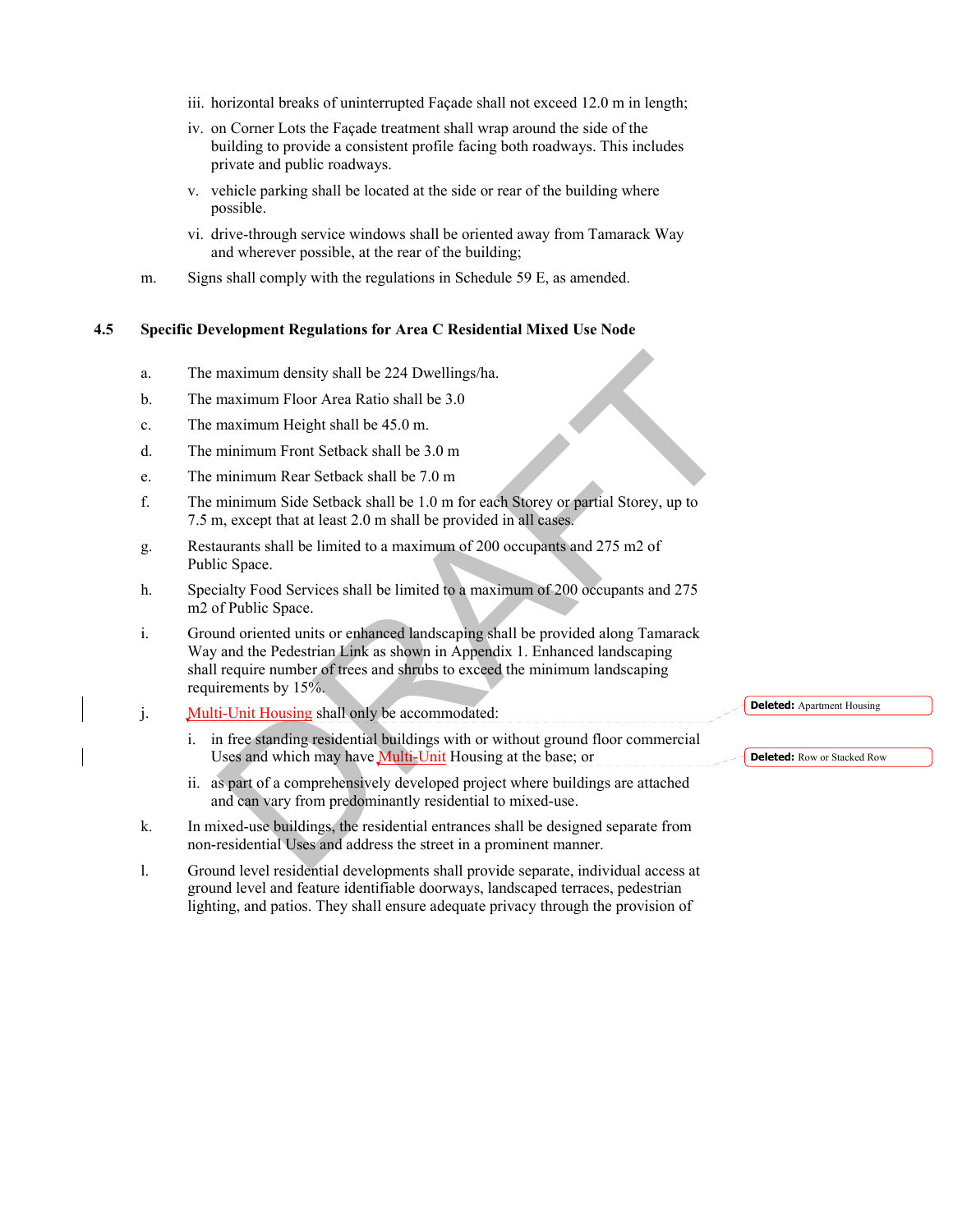Privacy Screening and at least a 0.75m grade separation above the adjacent City sidewalk.

- m. The maximum Floor Area of any individual business premises shall not exceed 465 m2.
- n. Non-Residential Uses, excluding signs shall not be developed in a free standing structure.
- o. The top two Storeys of a building over 11 mm Height shall be articulated differently than lower Storeys through the use of distinct materials, Setbacks, Stepbacks, trusses or other architectural features.
- p. The minimum separation distance between Towers shall be 30 m.
- q. The portion of the building that is greater than 20 m in Height is limited to a maximum Floor Plate of 1250 m2.
- r. Signs shall comply with the regulations in Schedule 59 B, as amended.

## **4.6 Specific Development Regulations for Area D Medium Density Residential Node**

- a. This area shall be developed in accordance with the regulations of the RA7 Zone.
- b. Buildings shall be oriented towards Tamarack Way.
- c. Signs shall comply with the regulations in Schedule 59C, as amended

#### **4.7 Specific Development Regulations for Area E Mid-Rise Medium Density Node**

- a. The maximum density shall be 125 Dwellings/ha.
- b. The maximum Floor Area Ratio shall be 2.5.
- c. The maximum Height shall be 23.0 m, except that:
- a. Accessory buildings shall have a maximum height of 8.0 m.
- d. The minimum West Setback shall be 6.0 m.
- e. The minimum North and South Setback shall be 1.0 m for each Storey or partial Storey, to a maximum of 4.5 m, except that at least 2.0 m shall be provided in all cases. s shall comply with the regulations in Schedule 59 B, as amended.<br>
velopment Regulations for Area D Medium Density Residential Node<br>
area shall be developed in accordance with the regulations of the RA7 Zone.<br>
dings shall
- f. The minimum East Setback shall be 6.0 m.
- g. A minimum Amenity Area of 7.5 m2 per Dwelling shall be provided.
- h. At-grade residential development shall provide more than one building entrance for residents and shall feature identifiable entrances for visitors.
- i. Building massing shall be minimized by building orientation, window placement, articulation, entryway features, and landscaping that provides colour throughout the year.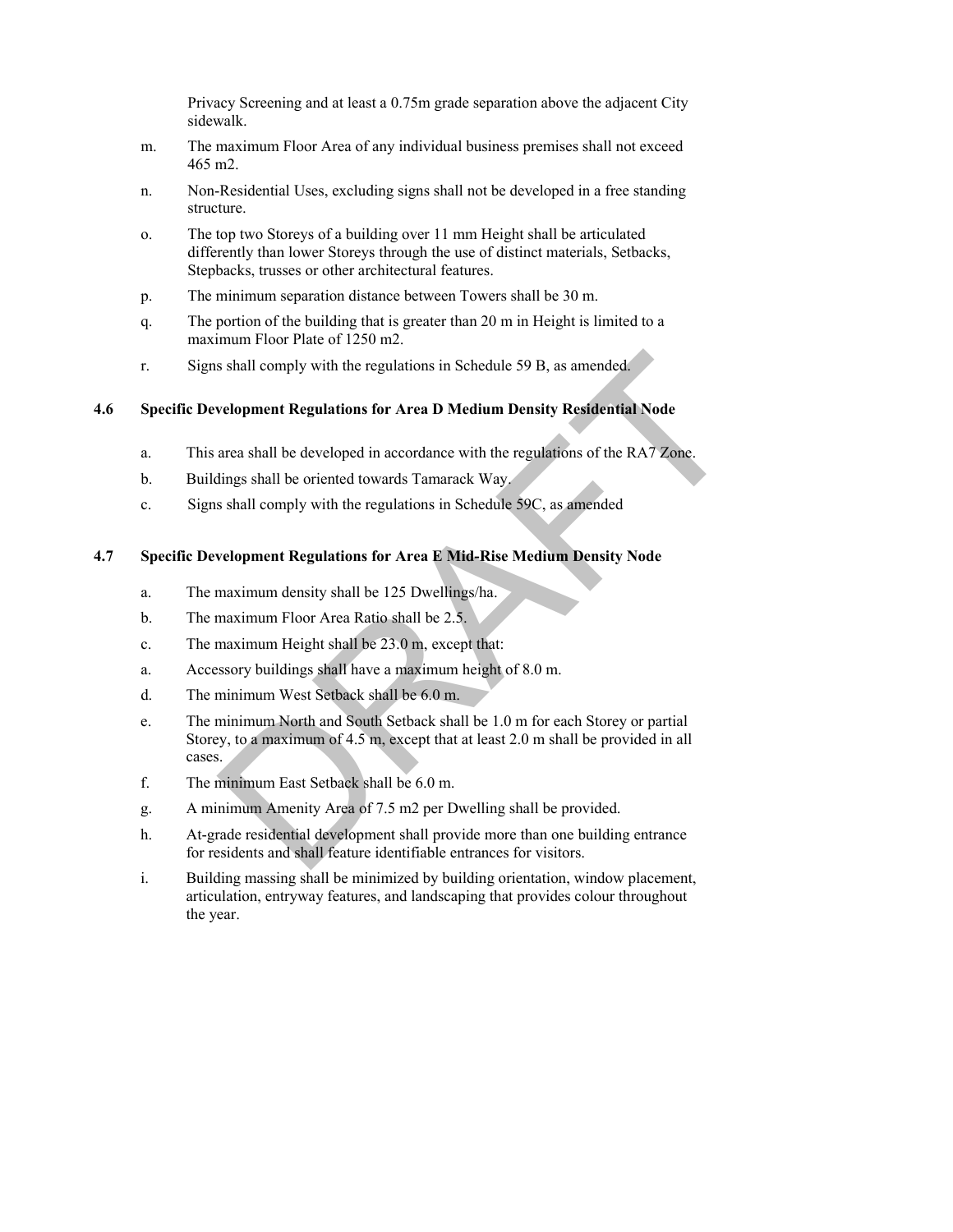- j. The landscaped berm shall be counted toward the East Setback Landscaping requirement.
- k. Pedestrian Connections that are developed through surface parking areas shall be designed as enhanced parking islands with walkways and shall include landscaped islands with raised curbs and a 1.5 m hardsurfaced sidewalk, and shall be designed to be continuous in level, colour and materiality in order to promote pedestrian priority for people of all ages and abilities.
- l. Pedestrian Connections shall be provided between Amenity Areas, building entrances and parking areas, and to the commercial lands to the west. All shall be designed to be continuous in level, colour, and materiality in order to promote pedestrian priority for people of all ages and abilities.
- m. The minimum Setback for Accessory buildings shall be the same as the Setback for principal buildings.
- n. Accessory buildings shall be limited to shared community recreation facilities for residents only.
- o. Signs shall comply with regulations in Schedule 59B, as amended.

## **4.8 Site Design Regulations**

- a. Buildings shall generally, to the satisfaction of the Development Officer, be oriented to:
	- i. frame (or be located at) the corners of intersections of private internal roadways;
- ii. frame major vehicular and pedestrian entry/exit points to and from the Site without impeding vehicular and pedestrian movement sight lines; and ssory buildings shall be limited to shared community recreation facilities for<br>ents only.<br>Shall comply with regulations in Schedule 59B, as amended.<br>Regulations<br>Regulations<br>all generally, to the satisfaction of the Develop
	- iii. permit views into the Site along the axis of roadways and walkways intersecting Tamarack Way.
- b. Along the private internal roadways, the spaces between freestanding structures shall be improved to include:
	- i. landscaped pedestrian connections;
	- ii. small pockets of landscaped parking areas;
	- iii. public seating areas; and
	- iv. landscaped open spaces.

# **4.9 Building Design Regulations**

a. Buildings shall use a variety of architectural elements and treatments, materials and colours to break up the massing, and no walls that face a public street, private internal roadways or connecting pedestrian walkway shall have a blank uninterrupted length exceeding 12 .0 m. The massing of building walls may be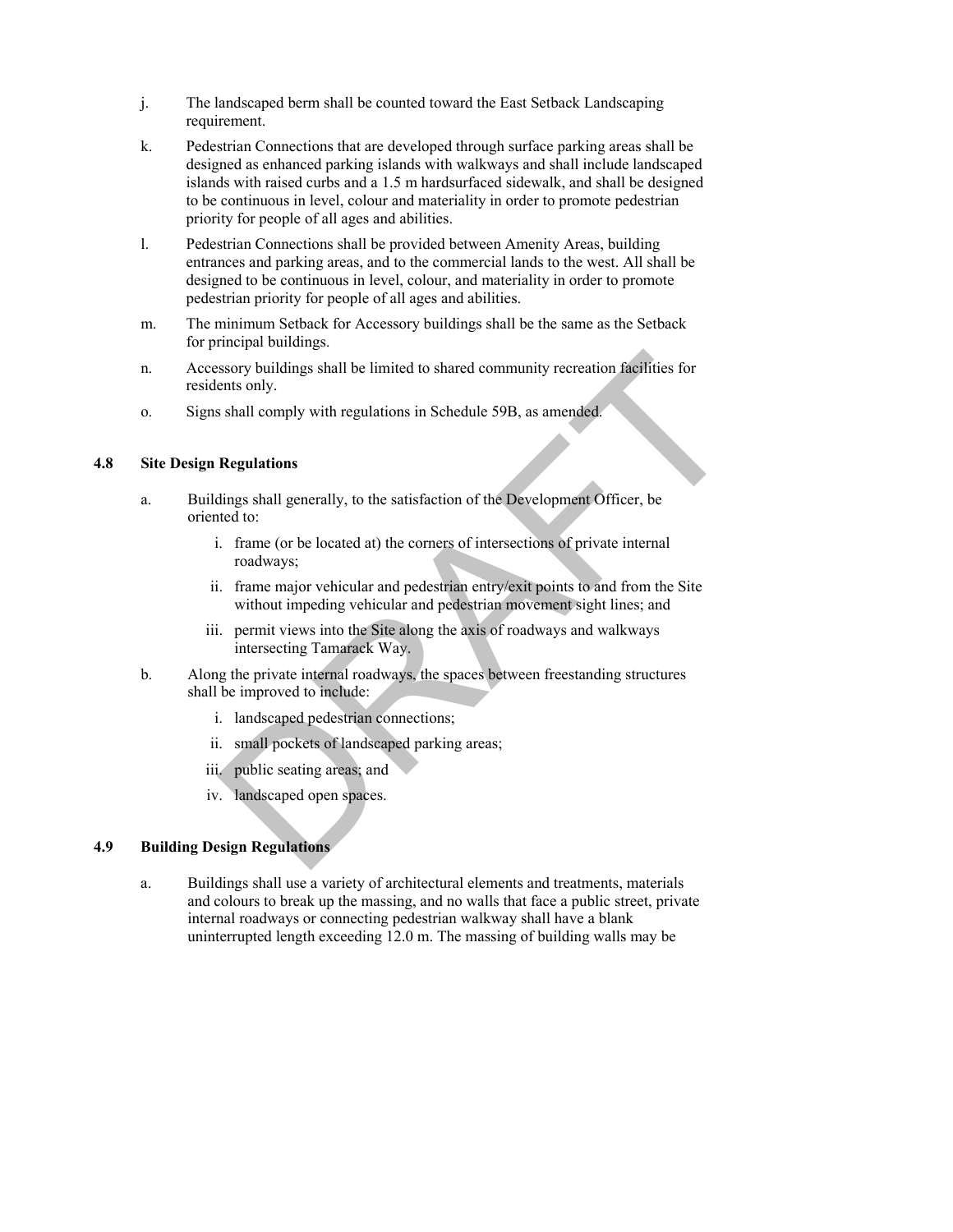reduced through the use of architectural elements such as columns, ribs, pilasters or piers, changes in plane, changes in building finishes, materials and textures, or other features that create an identifiable pattern and pedestrian scaled architecture, such as shown in Figure 1.



*Figure 1 – Example of Building Elevation* 

- b. Building materials shall be sustainable, durable, high quality and appropriate for the development.
- c. All buildings shall be designed and finished to generally conform to a consistent architectural theme using similar architectural design elements, materials and colours. A consistent theme shall be developed and complemented through the design of lighting, sidewalk pattern, street furniture and Landscaping.
- d. Buildings shall provide active frontages wherever possible, and shall be designed to include a clearly identifiable primary entrance through the use of recesses, projections, canopies, porticos, overhangs, arcades, peaked roof forms, arches, outdoor patios, display windows, planters, walls, or other similar design elements (see example, Figure 2). *Figure 1 – Example of Butdang Elevation*<br>
Evelopment:<br>
Figure dispersion and finished to generally conform to a consistent<br>
invidings shall be designed and finished to generally conform to a consistent<br>
itectural theme us



e. All mechanical equipment, including roof mechanical units, shall be concealed by screening in a manner compatible with the architectural character of the building or concealed by incorporating it within the building.

#### **4.10 Access, Circulation and Parking**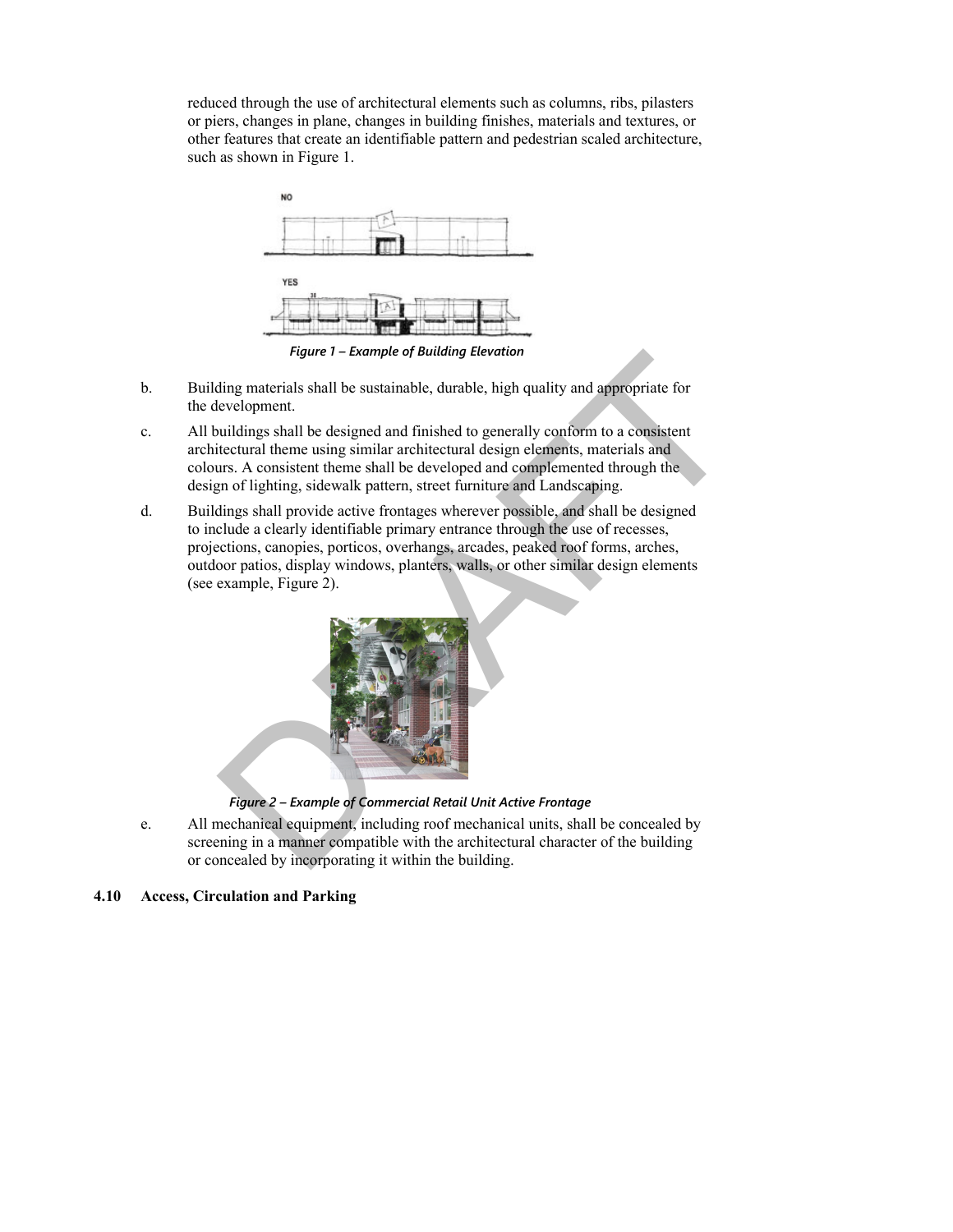- a. Private internal roadways shall be established to accommodate the peak traffic volumes for the Site to the satisfaction of Subdivision Planning and Coordination.
- b. Pedestrian Connections in Areas A and B shall be established through the utilization of Landscaping, pedestrian-level lighting, signage systems, and a minimum 1.5 m hard-surfaced sidewalk to reduce pedestrian conflict and create a pedestrian-friendly design. Where vehicular access is also provided in these locations, the Pedestrian Connection shall be required on both sides of private internal roadways. Where developed through surface parking areas, Pedestrian Connections shall be designed as enhanced parking islands with walkways and shall include landscaped islands with raised curbs and a 1.5 m hard-surfaced sidewalk. Remedial treatment such as raised pedestrian crossings, landscaping, forecourts and landings, special paving, light and bollards shall be provided at significant points of pedestrian and vehicular interaction.
- c. Sidewalks in Areas A and B shall be provided in the front of large format buildings at a minimum of 3.0 m in width, the fronts of freestanding Commercial buildings at a minimum of 2.0 m in width.
- d. Interior access road and walkways shall promote contiguous and logical patterns of safe pedestrian and vehicular movement through the Site and between the Site and surrounding development and Uses.
- e. Parking areas shall:
	- i. facilitate safe and convenient pedestrian movement;
	- ii. be appropriately landscaped to soften their appearance and add visual interest; and
	- iii. be dispersed and segmented.
- f. Vehicular and bicycle parking shall be located to the satisfaction of the Development Officer and Subdivision Planning and Coordination.
- g. Parking areas shall be dispersed and segmented by means of on-site private roads, drive aisles, pedestrian corridors and/or landscaped islands.
- h. No parking, loading, storage, trash collection, outdoor service or display area shall be permitted within a required Setback. Surface Parking, loading, storage and trash collection areas shall be located to the rear or sides of buildings, generally to the interior of blocks where possible, and shall be screened from view from any adjacent Sites, public or private roadways, and designed to ensure vehicles do not encroach or back onto public or private road right-of-way. walks in Areas A and B shall be provided in the fronto large format<br>
lings at a minimum of 3.0 m in width.<br>
the fronts of freestanding Commercial<br>
tings at a minimum of 2.0 m in width.<br>
Fronts conditing the fronts of frees
- i. Notwithstanding 4.10 (h.), in Areas C and D parking, loading and trash collection may project into a required Side or Rear Setback, except Setbacks adjacent to public roadways, a minimum Setback of 2.5 m shall be maintained.
- j. Notwithstanding 4.10 (h), in Area E, parking, loading and trash collection may project into a required Setback.
- k. Any on-street parking on the private roadways shall be located and designed such that it does not interfere with the operations of the private r oadway intersections